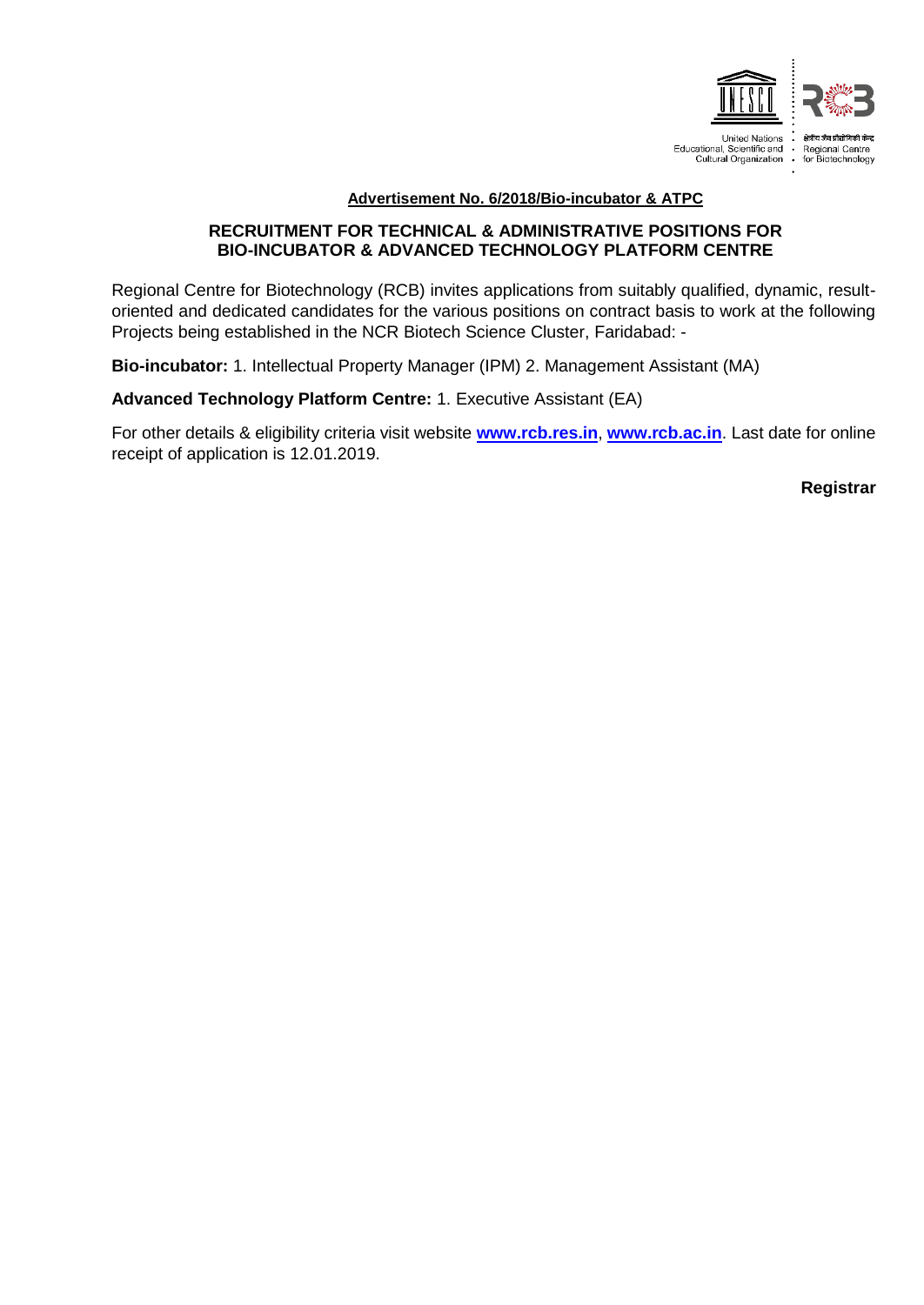

## **Advertisement No. 6/2018/Bio-incubator & ATPC RECRUITMENT FOR BIO-INCUBATOR & ADVANCE TECHNOLOGY PLATFORM CENTRE**

Regional Centre for Biotechnology (RCB) is an institution of education, training and research established by the Govt. of India under the auspices of UNESCO to foster innovative research and education in a wide range of biotech-related sciences. RCB is situated in the NCR Biotech Science Cluster (NBSC) developed by the Department of Biotechnology, Government of India, on a 200-acre site located at the Faridabad-Gurgaon expressway within the NCR Delhi, along with other constituent institutions. RCB, in association with Biotechnology Industrial Research Assistance Council (BIRAC), a Govt. of India Enterprise, is in the process of establishing a Bio-Incubator and Advanced Technology Platform Centre to manage and nurture technology development in the broad area of biopharmaceuticals. We are looking for dynamic, result-oriented and dedicated candidates for the following contractual positions for the Bio-Incubator & Advanced Technology Platform Centre on contract basis. The duration of projects is initially for a period of upto March 2020.

**Bio-Incubator:**

|                | DIU-IIIUUDAUDI (                                                                                                               |                                                                                                                                                                                                                                                                                                                                                                                                                                           |                                                                                                                                                                                                                                                                                                                                                                                                                                                                                                                                                                                    |                                              |
|----------------|--------------------------------------------------------------------------------------------------------------------------------|-------------------------------------------------------------------------------------------------------------------------------------------------------------------------------------------------------------------------------------------------------------------------------------------------------------------------------------------------------------------------------------------------------------------------------------------|------------------------------------------------------------------------------------------------------------------------------------------------------------------------------------------------------------------------------------------------------------------------------------------------------------------------------------------------------------------------------------------------------------------------------------------------------------------------------------------------------------------------------------------------------------------------------------|----------------------------------------------|
| S1.<br>No.     | Name of the post<br>and consolidated<br>Emoluments                                                                             | Qualifications and Experience                                                                                                                                                                                                                                                                                                                                                                                                             | Job Description and responsibilities                                                                                                                                                                                                                                                                                                                                                                                                                                                                                                                                               | No. of<br>post<br>and age<br>limit           |
| $\mathbf{1}$   | Intellectual<br>Property<br>Manager (IPM)<br>Emoluments<br>ranging from Rs.<br>65 thousand to<br>Rs. 75 thousand<br>per month. | <b>Essential Qualification:</b> A first<br>class graduate with significant<br>work experience in the field of<br>IPR.<br>Experience: Candidate should<br>have an experience of 5 years in<br>field<br>of legal<br>service<br>the<br>management, trade negotiations,<br>knowledge<br>of<br>statutory<br>compliance<br>rules<br>of<br>the<br>Government of India and hands-<br>on experience in areas identified<br>in the job description. | <b>Contract Management: Manage</b><br>contracts, tendering arrangements<br>and ongoing relationships with<br>incubates, agencies & vendors.<br>Assist the incubates in areas of<br>technology development trials,<br>technology assessment, pricing,<br>technology commercialization &<br>identification<br>of<br>patentable<br>inventions. He/she will assist and<br>report to the COO.                                                                                                                                                                                           | One<br>post,<br>Age<br>Limit:<br>40<br>years |
| $\overline{2}$ | Management<br>Assistant (MA)<br>Emoluments:<br>Ranging from<br>Rs. 20,000/- to<br>Rs. 30,000/- per<br>month                    | <b>Essential</b><br><b>Qualification:</b><br>Graduate, preferably in science or<br>commerce, with knowledge of<br>computer applications.<br><b>Experience:</b> A minimum of 3<br>years' experience in handling<br>correspondences,<br>office<br>management, file<br>work,<br><sub>or</sub><br>accounts and finance.                                                                                                                       | • Provide service support to the<br>Centre<br>at<br>reception<br>in<br>visitor/client<br>management,<br>transport and dak management,<br>and other related duties.<br>Provide<br>administrative<br>and<br>logistical support to the Centre by<br>maintaining records, day-to-day<br>operations<br>administration,<br>in<br>security,<br>housekeeping,<br>recruitment, contracts etc.<br>Maintain accounts and make<br>payments, prepare budgets and<br>expenditure<br>statements,<br>raise<br>invoices and salary payments etc.<br>Work priorities will vary from<br>time to time. | One<br>Post,<br>Age<br>limit:<br>30<br>years |